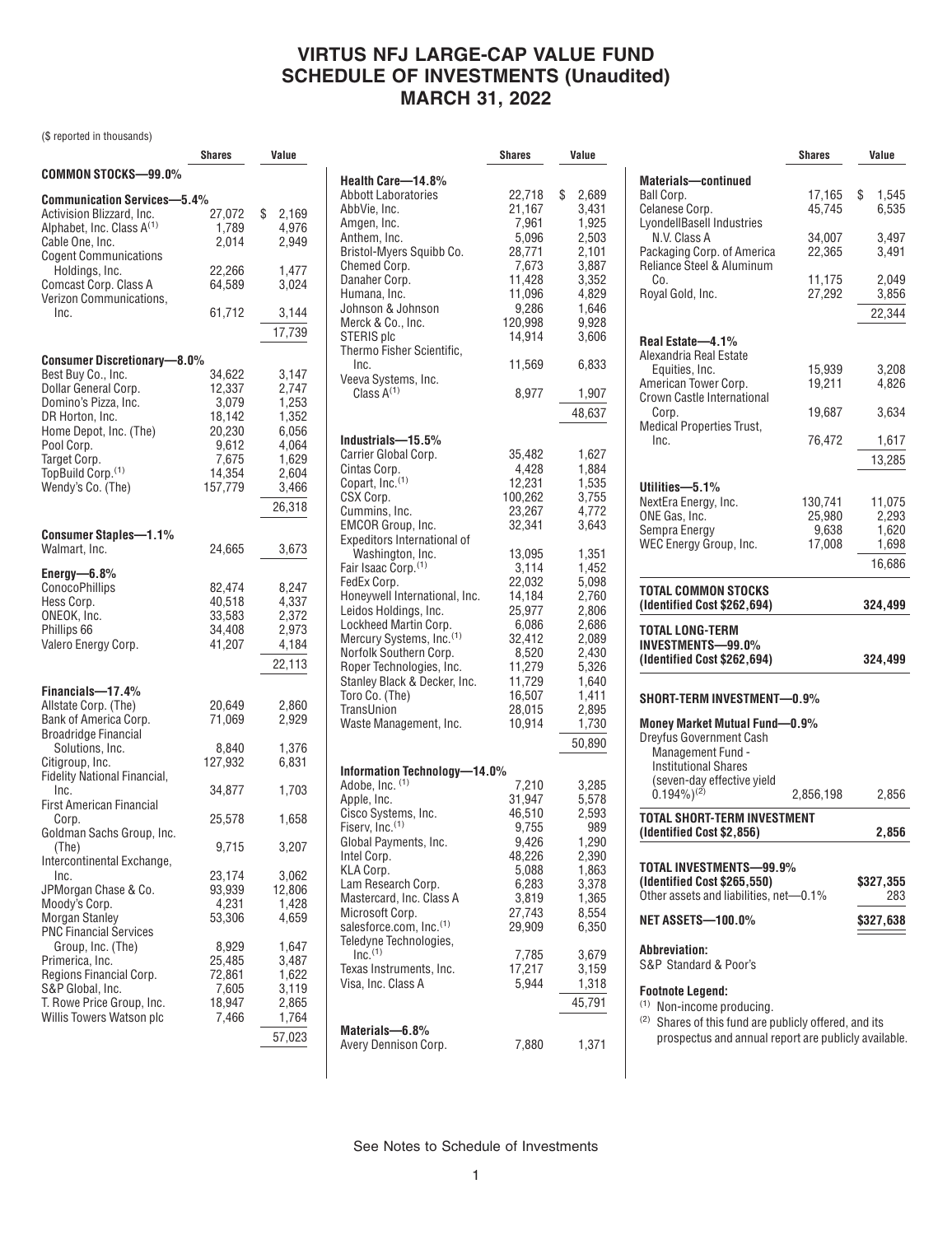# **VIRTUS NFJ LARGE-CAP VALUE FUND SCHEDULE OF INVESTMENTS (Unaudited) (Continued) MARCH 31, 2022**

#### (\$ reported in thousands)

The following table summarizes the market value of the Fund's investments as of March 31, 2022, based on the inputs used to value them (See Security Valuation Note 1 in the Notes to Schedule of Investments):

|                           | Total          |                      |  |  |
|---------------------------|----------------|----------------------|--|--|
|                           | Value at       | Level 1              |  |  |
|                           | March 31, 2022 | <b>Quoted Prices</b> |  |  |
| Assets:                   |                |                      |  |  |
| <b>Equity Securities:</b> |                |                      |  |  |
| <b>Common Stocks</b>      | \$324.499      | \$324.499            |  |  |
| Money Market Mutual Fund  | 2,856          | 2,856                |  |  |
| Total Investments         | \$327,355      | \$327,355            |  |  |
|                           |                |                      |  |  |

There were no securities valued using significant observable inputs (Level 2) or significant unobservable inputs (Level 3) at March 31, 2022.

There were no transfers into or out of Level 3 related to securities held at March 31, 2022.

See Notes to Schedule of Investments